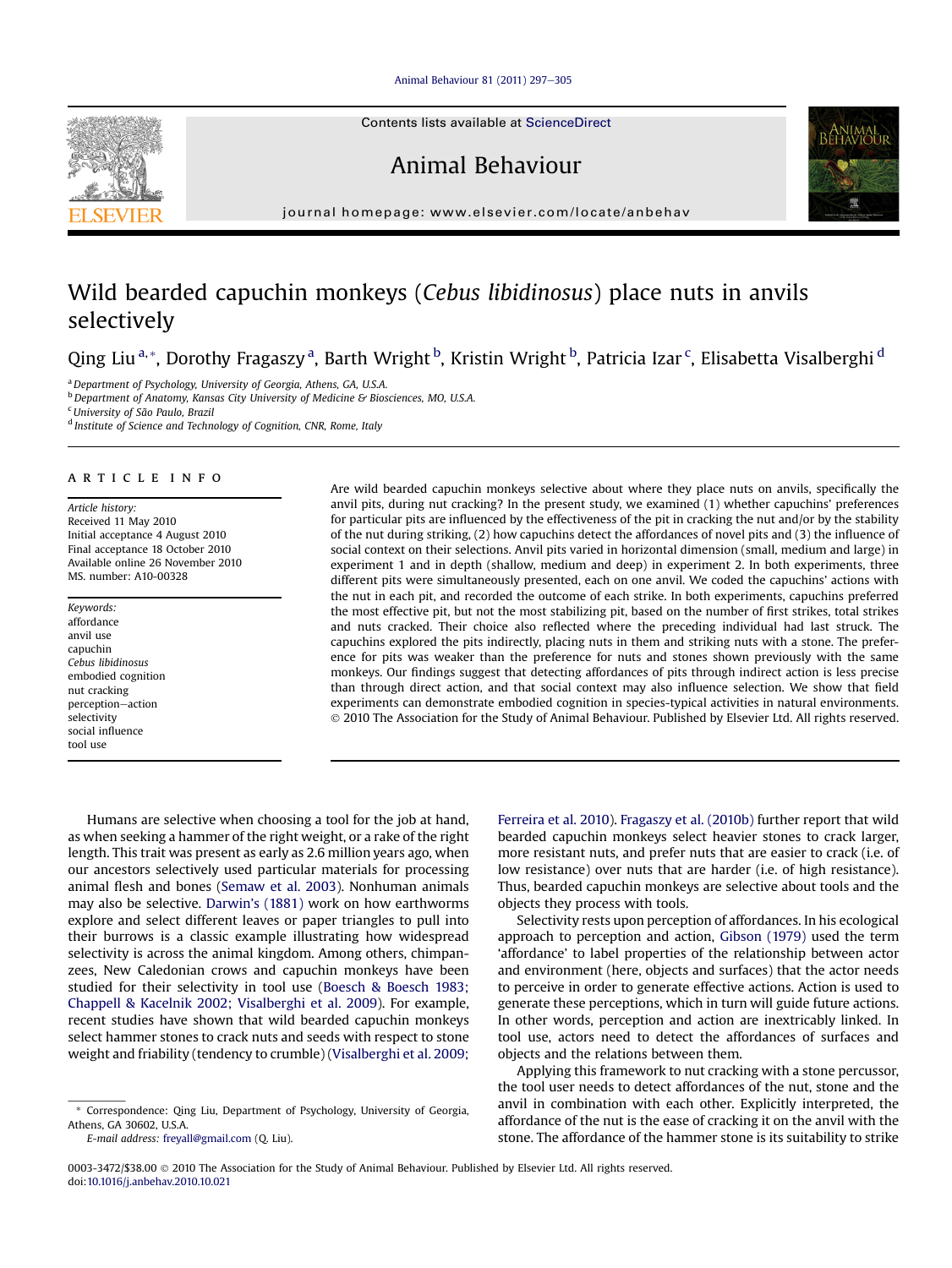the nut open when the nut is placed on the anvil. Previous studies have shown that bearded capuchin monkeys attend to these affordances in their selection of nuts and stones ([Visalberghi et al.](#page-8-0) [2009; Fragaszy et al. 2010b](#page-8-0)). Our concern in this report is the affordance of the anvil in its quality as a striking platform for the nut and stone. A good platform should (1) provide high reactive force (i.e. transmit the force of impact to the nut) so that the nut cracks in fewer strikes than on an anvil with low reactive force, (2) keep the nut in place following striking and (3) provide easy accessibility to the capuchins and good stability.

The current study addresses the first two aspects of the affordance of anvils: their effectiveness for cracking the nut with a stone, and their relation to displacement of the nut after a strike. Wild bearded capuchin monkeys (hereafter, capuchins) in Fazenda Boa Vista, Piauí, Brazil, put a whole nut in a pit on the anvil before striking the nut, and frequently reposition the nut in the same pit or move the nut to a different pit on the same anvil between strikes ([Fragaszy et al. 2010a](#page-8-0)). These behaviours suggest to us that the capuchins may be evaluating the affordance of the anvil, and more specifically, the pit in the anvil in which they place the nut. Capuchins prefer some anvils to others (D. Fragaszy & Q. Liu, personal observation), which may reflect perception of differential affordances of the anvils as sites to crack nuts.

In order to detect affordances of an object, the actor must act on the object when visual perception does not provide sufficient information. Bodily action, haptic exploration and feedback are all important in organizing actions with tools. The perception-action perspective that we adopt here is congruent with the increasingly prominent theory in studies of human cognition that cognition is 'embodied' (e.g. [Barsalou 2008; Chemero 2009](#page-8-0)), in that cognition is shaped by the body and bodily actions. We propose that the same principles apply to nonhuman species. [Visalberghi et al. \(2009\)](#page-8-0) and [Fragaszy et al. \(2010b\)](#page-8-0) showed that capuchins handled and tapped stones when selecting between two hammer stones of equal volume and appearance, a circumstance in which the capuchins could not judge the mass of the stones by visual cues. In the current study, we expected that capuchins would generate behaviours to detect affordances of anvils, as they do for stones when they cannot judge affordances by vision, and we expected that they would prefer the anvils that provided certain affordances.

In principle it should be easier to detect affordances when the actor acts on an object or surface directly with his or her body ([Bernstein 1967; Pick & Lockman 1981](#page-8-0)) rather than indirectly, through an intermediary object. In nut cracking, the affordances of the stone and the nut are relatively easy for capuchins to detect because they handle the stone and nut directly (e.g. tapping, pushing or lifting stone, and tapping or sniffing the nut). In contrast, the capuchins usually act on the anvils indirectly by placing the nut in various positions on the anvil and striking it with the stone. Therefore, we expect that detecting affordances of the anvil is not as clearcut as detecting affordances of the nut and stone. Our predictions in this study were that the capuchins would be selective about pits and that they would continue exploring pits across the testing period. We also wanted to document explorative actions by the capuchins that could provide information about the affordances of novel pits. For example, they could feel the pits directly with fingers, move nuts in and out of pits or strike the nut in the pit with a stone.

In this study, we provided novel anvils containing ellipsoid pits of different horizontal dimensions and different depths. We reasoned that the horizontal dimensions and depth of a pit could influence two aspects of affordances in nut cracking. One aspect is the probability that the strike will displace the nut (termed 'fly-off' hereafter). For a human, striking the nut in a pit significantly reduced the rate of fly-offs compared to striking the nut on a flat surface ([Fragaszy et al. 2010a\)](#page-8-0). We hypothesized that the capuchins



Figure 1. Sagittal view of a medium (6 cm wide, 2 cm deep), shallow (6 cm wide, 1 cm deep) and large (9 cm wide, 2 cm deep) pit, respectively.

use the pits in the anvils for the same reason, because displacing the nut off the anvil costs time of retrieval and risks losing the nut or the anvil site to a competitor while the animal attempts to retrieve the nut. A very shallow or a very large pit that approximates a flat surface would increase the probability that the nut would fly off (see Fig. 1 for illustration). A very small pit poses a similar risk. The second aspect is the effectiveness of the pit as a striking platform. We observed that capuchins stopped using pits when the pits became very deep  $(>3$  cm) (D. Fragaszy & Q. Liu, personal observation). We further reasoned that the capuchins avoid striking a nut where little of the nut shell is exposed above the rim of the pit, because these strikes are ineffective. Therefore, we further predicted that the capuchins would prefer the pits associated with lowest fly-off rate and/or highest effectiveness (lowest number of strikes to success) and that they would avoid using the least effective (i.e. small and/or deep) pits.

We further recognized that nut cracking occurs in a social setting and that the capuchins' use of pits might be influenced by the choices of other individuals. In other settings group members have a strong effect on youngsters' choice of foraging sites. For example, young wild brown capuchins (Cebus apella) in Suriname were attracted to inspect and handle bamboo stalks previously opened by conspecifics [\(Gunst et al. 2008](#page-8-0)) even though those sites no longer contained prey. In this study, we examined how social influence plays a part in the choice of location and the enhancement of interest in a location in nut cracking.

## **METHODS**

### Site and Subjects

The study site (9°39′S, 45°25′W, altitude approximately 420 m above sea level) is located on private property (Fazenda Boa Vista) in a dry woodland plain in Piauí, Brazil ([Fragaszy et al. 2004;](#page-8-0) [Visalberghi et al. 2007\)](#page-8-0). A group of wild bearded capuchin monkeys (Cebus libidinosus) routinely comes to an area where there are anvils and stones. This is the area where we carried out the field experiments. The monkeys are habituated to human observers.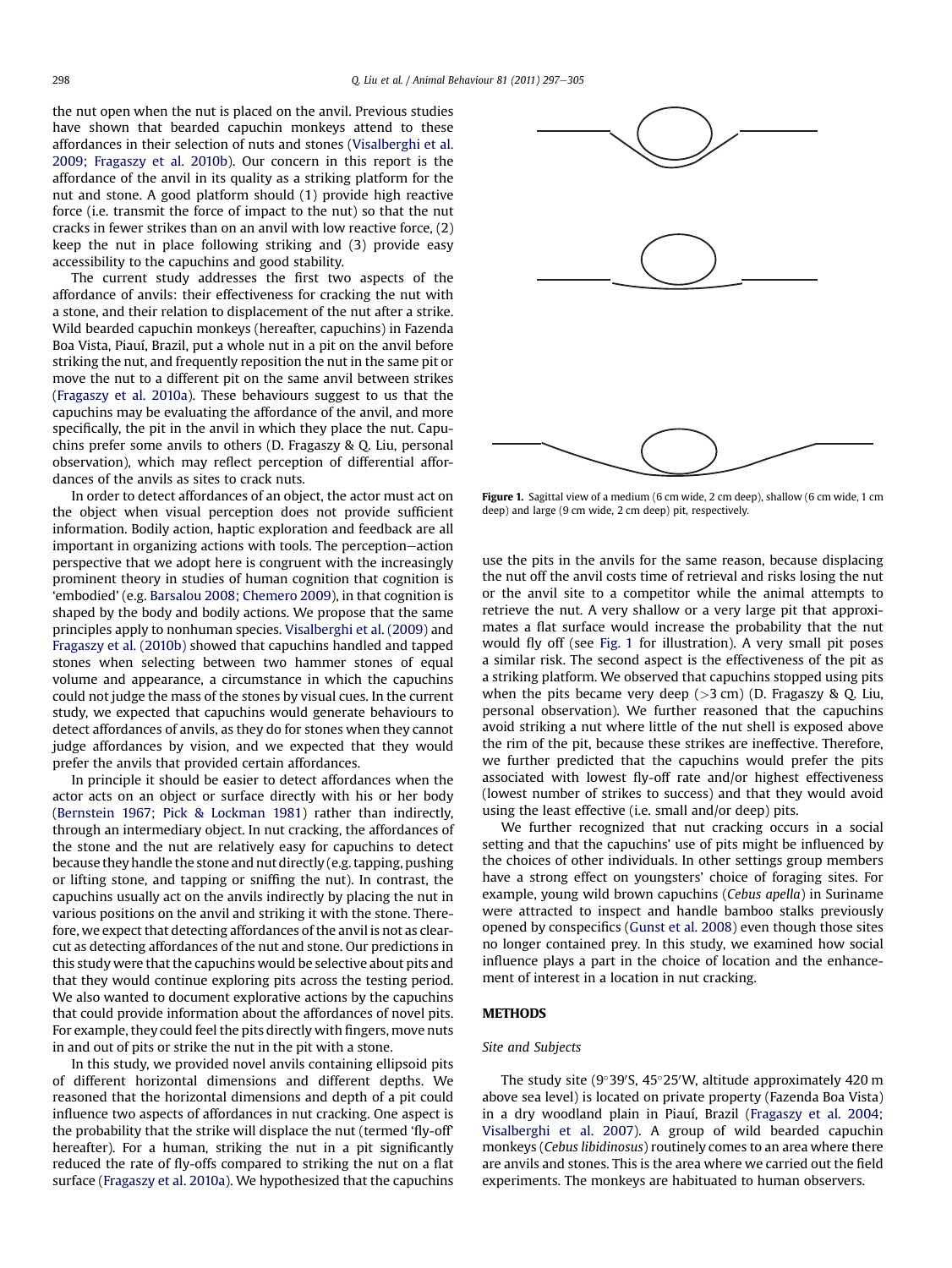Nine capuchins (six males: Chicao, Mansinho, Dengoso, Tucum, Teimoso and Jatoba; three adult females: Chuchu, Dita and Piaçava) from a group of 15 individuals participated in this study on a voluntary basis.

## Materials

We used palm nuts of one species collected from the area. The nuts the capuchins cracked in this study (Orbignya sp.) have an ellipsoid shape and average 4 cm in diameter and 6 cm long ([Visalberghi et al. 2008\)](#page-8-0). Nuts of this species were commonly cracked by the capuchins at the study site outside of the experimental period as well as during the experiment. We supplied the capuchins with a single stone (1.46 kg) that was regularly used by these monkeys at this cracking site. We only used one species of nut and one stone as efficiency of cracking is related to the weight of the stone and the species and size of the nuts ([Fragaszy et al. 2010b;](#page-8-0) Q. Liu, E. Visalberghi & D. Fragaszy, unpublished data).

We manufactured three log anvils cut from fallen candeia trees (Piptocarpha rotundifolia, Compositae), the wood of which is moderately heavy (density 0.65 g/cm $^3$ ), hard, moderately durable, with thick rough texture and good mechanical resistance ([Lorenzi](#page-8-0) [1992\)](#page-8-0). The capuchins use anvils of this species of tree in other areas of our study site [\(Visalberghi et al. 2007\)](#page-8-0). The anvils were 75 cm long and had similar cross-sections (range  $15-23$  cm). We smoothed the logs by peeling them and then made pits in the centre of each log with chisel, hammer and Dremel tool™ (Dremel, WI, U.S.A.). The pits varied in horizontal dimensions and depths. To determine the various horizontal dimensions and depths of the pits used in this study, we started with the average size of the nuts  $(4 \times 4 \times 6$  cm). We assumed that a medium-size and mediumdepth pit, corresponding to average nut size (4 cm wide, 6 cm long and 2 cm in depth) would fit the average nut snugly and thus provide the optimal horizontal dimensions for minimizing nut fly-off and maximizing effectiveness of each strike.

#### Design

In experiment 1, we presented pits of large  $(9 \times 6 \times 2 \text{ cm})$ , medium  $(6 \times 4 \times 2 \text{ cm})$  and small  $(4 \times 3 \times 2 \text{ cm})$  horizontal dimensions. We determined the horizontal dimensions of the pits as 1.5 times greater or smaller than the average size of the nuts, rounded to the nearest 1 cm (e.g. small pits were 1.5 times smaller than 4 cm, or 2.7 cm, rounded to 3 cm).

In experiment 2, we presented pits of shallow ( $6 \times 4 \times 1$  cm), medium  $(6 \times 4 \times 2 \text{ cm})$  and deep  $(6 \times 4 \times 4 \text{ cm})$  depths. We determined the depth as 2 times greater or smaller than the average size of the nuts. The medium pits in both experiments had the same dimensions and depth. Pits of different horizontal dimensions and depths are shown in Fig. 2.

We made one pit on two opposite sides of each log (six pits total). A pit of each horizontal dimension or depth appeared on two different logs (see [Fig. 3\)](#page-3-0). We did this to ensure that the capuchins' use of different pits would not be affected by unknown properties of a specific pit (e.g. minor differences in rebound properties of different logs).

## Procedure

As illustrated in [Fig. 4,](#page-3-0) the three anvils were presented in an equilateral triangle. The logs were partially buried in the ground, so that the height above ground of the top surface was approximately 10 cm (similar to that of other log anvils the capuchins use) and the logs did not wobble when struck. Since we made two pits of each size on different logs, we rotated the logs daily to get a different combination of three pits (always one pit of each size).

At the beginning of each testing day, and periodically throughout testing, we rubbed all the pits with fresh cracked nut kernels to ensure they all had the same odour and oiliness so that these cues would not influence the monkeys' use of pits. A stone and a whole nut were presented in the centre of the log triangle before each trial. A trial began when a capuchin picked up the stone and a nut and brought them to an anvil to begin cracking. A trial ended when the capuchin cracked the nut, gave up the nut or was displaced by another individual. When the trial ended, we put the stone back in the centre ground of the anvil triangle and swept off the abandoned nut pieces from the anvils. All trials were recorded using a Canon<sup>™</sup> GL2 miniDV camcorder.



Figure 2. Photographs of (a) small, (b) medium and (c) large pits used in experiment 1, and (d) shallow, (e) medium and (f) deep pits used in experiment 2.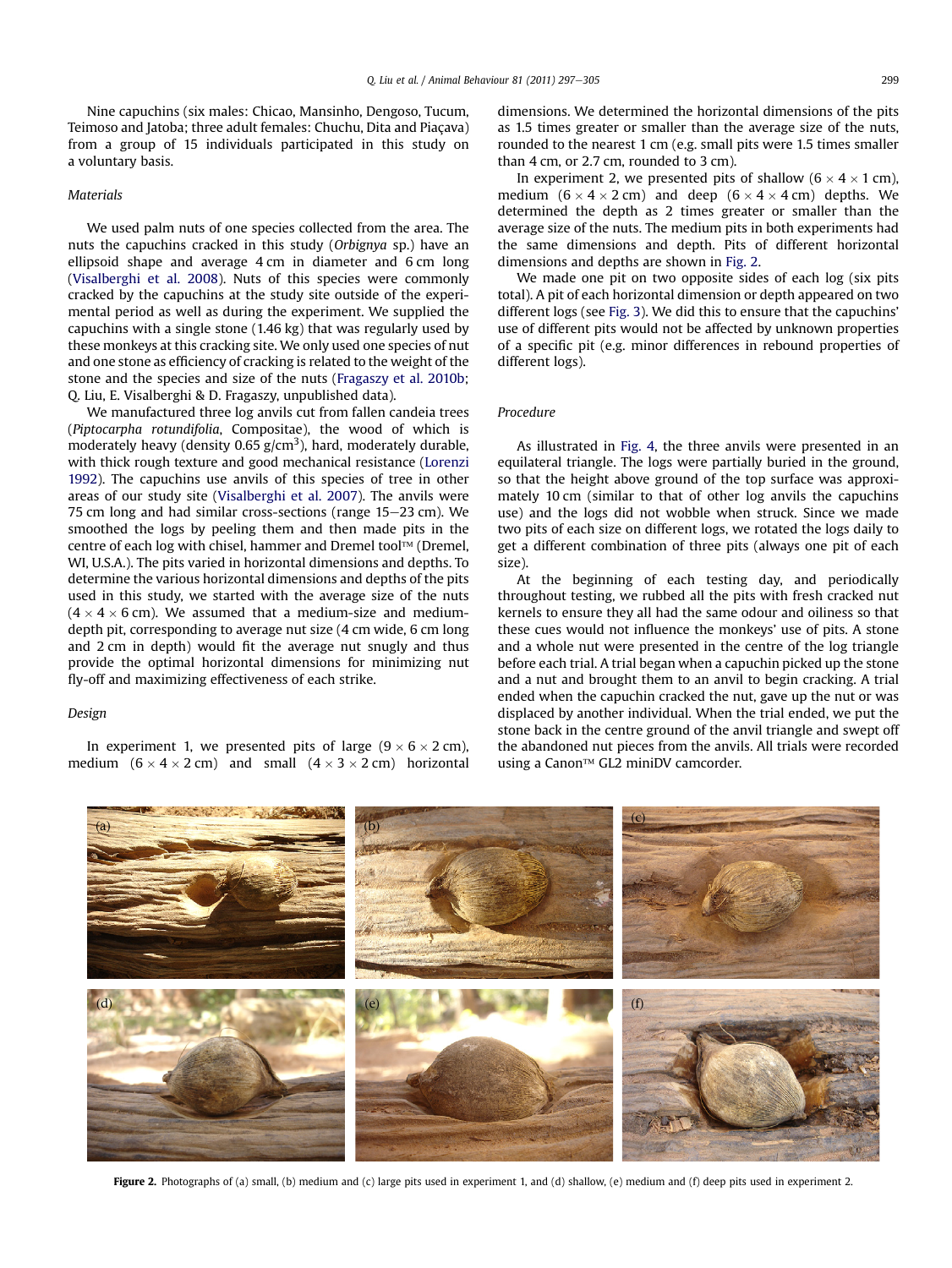# Experiment 1: Horizontal dimension Experiment 2: Depth



<span id="page-3-0"></span>

Figure 3. Illustration of two pits made in each anvil in (a) experiment 1 and (b) experiment 2.

# Coding

All occurrences of four associated actions (touching pit with hand, positioning nut in pit, striking nut in pit, and switching from one pit to another) were coded for every trial. We also recorded the location of these actions with the nuts (i.e. the pit in which the subject positioned and struck the nut, and the pits to and from which the subject switched). Two outcomes, fly-off (nut bounced out of the pit and off the anvil, or nut remained in place) and success (cracked or not cracked) were also recorded.

We recorded the time interval (to the nearest minute) elapsed between successive subjects using the experimental anvil site by using the minutes displayed on tape. For example, if the previous subject finished cracking and left the anvils at 00:20, the next one



Figure 4. Experimental set-up, in which three logs were arranged in a triangle with a 1.46 kg stone and a nut in the centre.

arrived at the anvils at 00:22, the interval was recorded as 2 min. The time interval was recorded as zero when the next subject came to the anvil within 1 min after the previous subject left.

The coder recoded 10 randomly selected trials from each experiment, and the intracoder agreement was 100% for all variables combined. Another coder who was blind to the design also coded 10 randomly selected trials from each experiment, and the intercoder agreement was 97% for all variables combined.

## Analysis

We first evaluated the affordances of the pits, then analysed the capuchins' detection of affordances, based on their preferences and strategies of detection (feel the pit, position a nut in the pit, and strike a nut in the pit with a stone), using repeated  $t$  tests. We also examined patterns of switches to determine whether the capuchins used the more energy-conserving strategy (position only before switch) or the less energy-conserving strategy (position and strike before switch), and whether they switched from ineffective pits (termed 'selfcorrection', hereafter) more frequently than they switched from effective pits. For all of the above analyses, we used data from trials in which the subjects cracked a whole nut (422 trials for experiment 1 and 482 trials for experiment 2). Finally, we examined whether the monkeys were socially influenced by their choice of pits. For this purpose, we used the 'whole nut' trials during which the subjects worked on whole nuts, plus the trials during which subjects brought a piece of a nut (partial nut) from elsewhere to crack on the anvils, resulting in 446 trials in experiment 1 and 633 trials in experiment 2.

#### Affordances and capuchins' detection of affordances

We evaluated the affordances of each pit for each individual in terms of fly-off rate and effectiveness score. Then we examined each monkey's number of first choices, number of total strikes and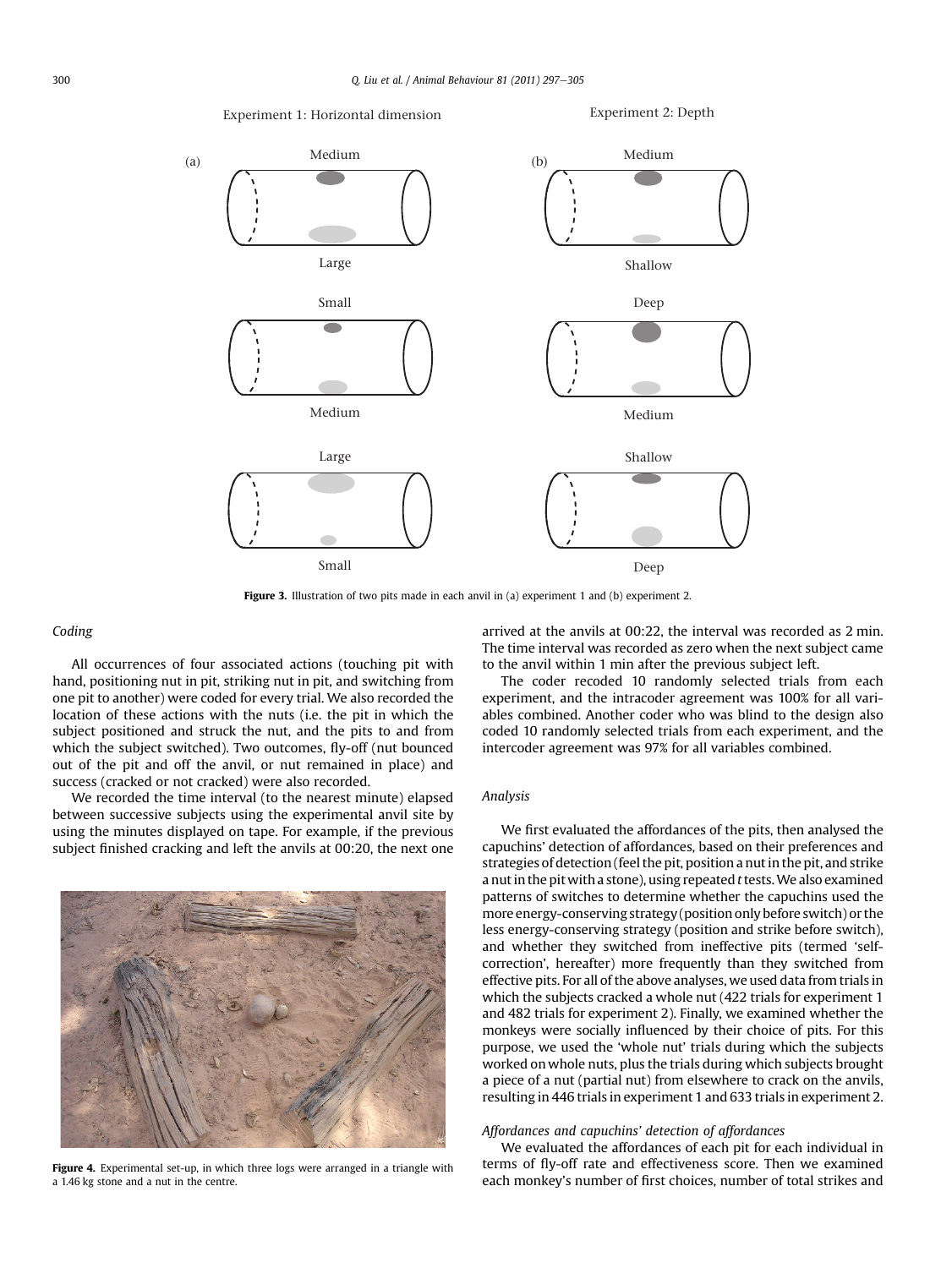number of nuts cracked when using each pit. Lastly, we evaluated how the two aspects of affordances correlated with the three behavioural variables.

Fly-off rate was defined as the total number of fly-off events in that pit divided by the total number of strikes in that pit. Effectiveness of the pit was defined as the total number of nuts cracked divided by the total number of strikes multiplied by 100. For experiment 1, we predicted fly-off rate as medium < large < small, and effectiveness as medium  $>$  large or small. For experiment 2, we predicted fly-off rate as deep < medium < shallow, and effectiveness as medium or shallow > deep.

Next, we looked at the capuchins' behaviours with each pit. We expected their pattern of behaviours to reflect differences among pits in fly-off rate and effectiveness measures. Because we expected small pits to have the highest fly-off rate and deep pits to have the lowest effectiveness and because they were the most visually distinctive, we predicted that the capuchins would avoid them. We predicted that the capuchins would prefer the pit with highest effectiveness and/or the lowest fly-off rate in both experiments. Their preference would be evident in the following behavioural variables: number of first choices (defined as first strikes), number of total strikes and number of nuts cracked. This prediction was evaluated by repeated measures t tests comparing large and medium pits in experiment 1 and shallow and medium pits in experiment 2. The small sample of trials using shallow and deep pits precluded use of ANOVAs for these analyses.

## Switches and self-correction

We assessed two behaviours through analysis of switches from one pit to another while cracking a single nut. First, we used a repeated measures t test to examine whether the subjects used the more energy-conserving strategy of switching (position only, then switch) more often than they did the less energy-conserving strategy (position, strike, then switch). Second, we used repeated measures ANOVA to examine whether the subjects made proportionally more switches from less effective pits (i.e. self-correction) than they did from effective pits. Data were arcsine transformed for these analyses. Effect size was calculated using Hedge's d (corrected for small sample size) for all pairwise comparisons.

## Social influence

We examined whether social influence affected the capuchins' choice of each pit by comparing the relative frequency with which subjects used the same pit as the preceding individual to the overall frequency with which the subjects first positioned a nut in that pit.

#### RESULTS

#### General Results

In experiment 1, we collected  $21-87$  trials per subject, where the number of trials corresponds to number of nuts attempted (422 trials total, including 98 trials in which nuts were not cracked). Each subject cracked an average of 36 nuts. In 21.3% of trials (90 trials), the subjects switched from one pit to another at least once. The subjects produced a total of 2201 strikes, with 50.3% in large pits, 46.3% in medium pits and 3.4% in small pits.

In experiment 2, we collected  $14-78$  trials per subject (482 trials total, including 131 trials in which nuts were not cracked), with an average of 39 nuts cracked by each subject. The subjects switched at least once in 18.5% of these trials (89 trials). The subjects had a total of 2338 strikes, 75.4% in shallow pits, 24.1% in medium pits and 0.4% in deep pits.

#### Table 1

Number of trials and switches per testing day

| Testing day         | Total number<br>of trials | Total number<br>of switches |  |  |
|---------------------|---------------------------|-----------------------------|--|--|
| <b>Experiment 1</b> |                           |                             |  |  |
| Day 1               | 40                        | 12                          |  |  |
| Day 2               | 5                         | 0                           |  |  |
| Day 3               | 56                        | 6                           |  |  |
| Day 4               | 8                         | $\overline{2}$              |  |  |
| Day 5               | 96                        | 24                          |  |  |
| Day 6               | 10                        | 5                           |  |  |
| Day 7               | 51                        | 16                          |  |  |
| Day 8               | 45                        | 9                           |  |  |
| Day 9               | 69                        | $\overline{7}$              |  |  |
| Day 10              | 42                        | 9                           |  |  |
| Total               | 422                       | 90                          |  |  |
| <b>Experiment 2</b> |                           |                             |  |  |
| Day 1               | 92                        | 20                          |  |  |
| Day 2               | 64                        | 15                          |  |  |
| Day 3               | 79                        | 17                          |  |  |
| Day 4               | 88                        | 14                          |  |  |
| Day 5               | 96                        | 20                          |  |  |
| Day 6               | 63                        | 3                           |  |  |
| Total               | 482                       | 89                          |  |  |

We observed no change in frequency of switching as a function of testing days (see Table 1). Regression analyses showed that testing day did not predict the frequency of switches in experiment 1 ( $B = 0.005$ ,  $t_8 = 0.32$ ,  $P = 0.76$ ) or experiment 2 ( $B = -0.028$ ).  $t_4 = -2.29$ ,  $P = 0.08$ ).

Across experiments, only two subjects directly touched the pit with their hand. In both cases, the subjects picked up nut pieces or dirt out of a medium pit. Smelling the pits or their hand following manual exploration was also not observed. Instead, capuchins routinely positioned the nut in the pit and struck the nut in the pit with a stone.

#### Affordances and Capuchins' Detection of Affordances

#### Experiment 1: horizontal dimension of the pit

Fly-off rate did not differ significantly between large (mean  $\pm$  SD = 0.34  $\pm$  0.10) and medium (0.30  $\pm$  0.09) pits (paired t test:  $t_8 = 1.69$ ,  $P = 0.13$ ); however, Hedge's effect size ( $d = 0.40$ ) reflected a medium-sized difference. Fly-off rate for small pits (mean  $\pm$  SD = 0.74  $\pm$  0.18) was excluded from the test because three subjects did not strike in small pits and three subjects struck but did not crack any nuts in them. Effectiveness of large pits (mean  $\pm$  SD = 19  $\pm$  11) was significantly higher than that of medium pits  $(10 \pm 4)$  (paired t test:  $t_8 = 3.49$ ,  $P = 0.008$ ; Hedge's effect size:  $d = 1.04$ ). Effectiveness of small pits (mean  $\pm$  SD = 7  $\pm$  9) was excluded from the test because of small sample size  $(N = 3)$ .

To summarize, large and medium pits showed a large difference in effectiveness (large  $>$  medium) and a minimal difference in flyoff rate (medium < large). Therefore, if capuchins are sensitive to the affordances of the pits, they should prefer large pits.

We analysed capuchins' use of the pits with three variables: number of first strikes, number of total strikes and number of nuts cracked in each pit per subject. Capuchins made significantly more first strikes in large pits (mean  $\pm$  SD = 28.4  $\pm$  15.3) than they did in medium (19.4  $\pm$  14.0) or small (1.2  $\pm$  1.1) pits (paired t tests:  $t_8 = 3.43$ ,  $P = 0.009$ ; Hedge's effect size:  $d = 0.58$ ). Capuchins struck in medium (mean  $\pm$  SD = 113  $\pm$  33) and large (123  $\pm$  65) pits equally often (paired t test:  $t_8 = 0.55$ ,  $P = 0.60$ ; Hedge's effect size:  $d = 0.18$ ). The average  $\pm$  SD number of total strikes in small pits was  $8.2 \pm 11.0$ . Capuchins cracked significantly more nuts in large pits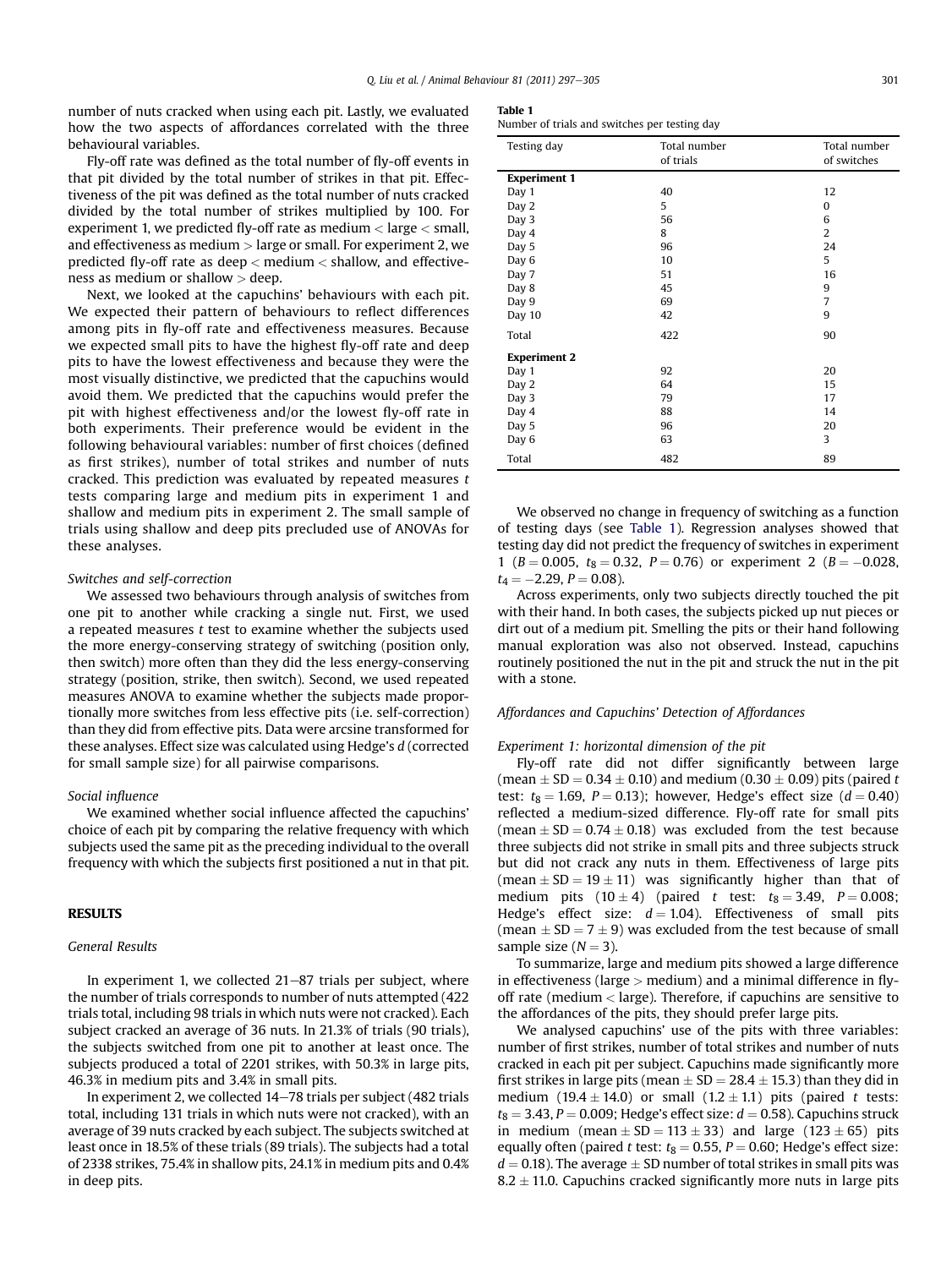#### Table 2

Affordances of pits (lowest fly-off rate, highest effectiveness) and three behavioural measures for monkey's preference for pits (highest number of first strikes, total strikes and nuts cracked per individual)

|                                                 | Affordances of the pit |                          | Highest number of                                      |                  |                        |  |  |  |
|-------------------------------------------------|------------------------|--------------------------|--------------------------------------------------------|------------------|------------------------|--|--|--|
|                                                 | Lowest<br>fly-off rate | Highest<br>effectiveness | First<br>strikes                                       | Total<br>strikes | <b>Nuts</b><br>cracked |  |  |  |
|                                                 |                        |                          | Experiment 1: Horizontal Dimension (L=large, M=medium) |                  |                        |  |  |  |
| Chicao                                          | М                      | L                        |                                                        | M                | L                      |  |  |  |
| Chuchu                                          | М                      | L                        |                                                        | М                | м                      |  |  |  |
| Dengoso                                         | м                      |                          | L                                                      | L                | L                      |  |  |  |
| Dita                                            | $M=I$ .                |                          | M                                                      | M                | м                      |  |  |  |
| Jatoba                                          | L                      |                          | L                                                      | М                | L                      |  |  |  |
| Mansinho                                        |                        |                          | $L=M$                                                  | M                | L                      |  |  |  |
| Piaçava                                         | L                      |                          | L                                                      | L                | L                      |  |  |  |
| Teimoso                                         | М                      |                          | L                                                      | L                | L                      |  |  |  |
| Tucum                                           | М                      |                          | L                                                      | L                | L                      |  |  |  |
| Experiment 2: Depth $(S = shallow, M = medium)$ |                        |                          |                                                        |                  |                        |  |  |  |
| Chicao                                          | М                      | S                        | S                                                      | S                | S                      |  |  |  |
| Chuchu                                          | м                      | S                        | S                                                      | S                | S                      |  |  |  |
| Dengoso                                         | м                      | S                        | S                                                      | S                | S                      |  |  |  |
| <b>Dita</b>                                     | м                      | S                        | S                                                      | M                | $M = S$                |  |  |  |
| Jatoba                                          | S                      | S                        | S                                                      | S                | S                      |  |  |  |
| Mansinho                                        | м                      | S                        | S                                                      | S                | S                      |  |  |  |
| Piaçava                                         | M                      | S                        | S                                                      | S                | S                      |  |  |  |
| Teimoso                                         | м                      | S                        | S                                                      | S                | S                      |  |  |  |
| Tucum                                           | м                      | S                        | S                                                      | S                | S                      |  |  |  |

 $(23 \pm 16)$  than they did in medium pits  $(12 \pm 8)$  (paired t test:  $t_8 = 3.23$ ,  $P = 0.012$ ; Hedge's effect size:  $d = 0.83$ ).

Large pits had the highest effectiveness for all individuals and were preferred by four individuals for all three behavioural measures, and by another three individuals for two of the three measures (Table 2).

### Experiment 2: depth of the pit

Fly-off rate was significantly higher in shallow pits (mean  $\pm$  SD = 0.50  $\pm$  0.11) than in medium pits (0.30  $\pm$  0.21) (paired t test:  $t_8 = 2.44$ ,  $P = 0.04$ ; Hedge's effect size:  $d = 1.13$ ). Flyoff rate for the deep pits could be calculated for only one subject that struck 10 times and produced one fly-off in a deep pit (fly-off rate  $= 0.1$ ). Mean  $\pm$  SD effectiveness of shallow pits (16  $\pm$  8) was significantly higher than that of medium pits  $(12 \pm 7)$  (paired t test:  $t_8 = -4.02$ ,  $P = 0.004$ ; Hedge's effect size:  $d = 0.51$ ). Effectiveness of deep pits was zero for the one subject that struck in a deep pit.

To summarize, shallow and medium pits differed significantly in effectiveness (shallow  $>$  medium) and in fly-off rate (medium < shallow). Therefore, effectiveness alone predicted preference for shallow pits, and fly-off rate alone predicted preference for medium pits.

Capuchins made significantly more first strikes (mean  $\pm$  SD = 41  $\pm$  18) and total strikes (196  $\pm$  78) in shallow pits than they did in medium pits (11  $\pm$  6 and 63  $\pm$  43, respectively; paired t test: first strikes:  $t_8 = 5.72$ ,  $P < 0.001$ ; Hedge's effect size:  $d = 2.11$ ; total strikes:  $t_8 = 4.81$ ,  $P = 0.001$ ; Hedge's effect size:  $d = 2.00$ ). Capuchins also cracked significantly more nuts in shallow pits (mean  $\pm$  SD = 32  $\pm$  19) than they did in medium pits  $(7 \pm 5)$  ( $t_8 = 4.81$ ,  $P = 0.001$ ; Hedge's effect size:  $d = 1.71$ ).

Shallow pits had the highest effectiveness for all individuals and were preferred by eight of nine individuals on all three behavioural measures.

#### Switches and Self-correction

In 52% of the trials in which the capuchins switched in experiment 1, they positioned the nut in a pit and switched to another pit ('position only' switch); in the other 48% of trials in which the capuchins made a switch, they positioned the nut in a pit and struck it with the stone before switching ('position and strike' switch). The mean  $\pm$  SD percentage of 'position only' switches (37  $\pm$  34%) and 'position and strike' switches (63  $\pm$  34%) did not differ significantly (paired  $t$  test on arcsine transformations:  $t_8 = -0.83$ ,  $P = 0.43$ ). Four of nine subjects used the more energy-conserving strategy (position only) more often than they did the less energy-conserving strategy (position and strike). In experiment 2, subjects made significantly more 'position only' switches (mean  $\pm$  SD = 74  $\pm$  20%) than they did 'position and strike' switches  $(26 \pm 20\%)$  (paired t test on arcsine transformations:  $t_8 = 3.39$ ,  $P = 0.009$ ; Hedge's effect size:  $d = 2.28$ ). Seven of nine subjects used the more energyconserving strategy more often than they did the less energyconserving strategy.

To assess self-correction, we compared the percentage of switches (from all initial positions) for all three pits for both experiments. The mean  $\pm$  SD percentage of switches from small  $(81 \pm 8\%)$ , medium  $(24 \pm 8\%)$  and large  $(12 \pm 5\%)$  pits differed significantly (repeated measures ANOVA on arcsine transformations:  $F_{2,12} = 69.37$ ,  $P < 0.001$ ; effect size of partial  $\eta^2$  = 0.92). Post hoc comparisons with Bonferroni correction revealed that subjects switched from small pits significantly more often than they did from large pits ( $P < 0.001$ ; Hedge's  $d = 9.82$ ) and medium pits ( $P = 0.001$ ; Hedge's  $d = 6.77$ ), and they showed a tendency to switch from medium pits more often than they did from large pits, but the difference was not significant ( $P = 0.087$ ; Hedge's  $d = 1.71$ ).

In experiment 2, the mean  $\pm$  SD percentage of switches from deep (100  $\pm$  0%), medium (25  $\pm$  10%) and shallow (10  $\pm$  4%) pits differed significantly (repeated measures ANOVA on arcsine transformations:  $F_{2,14} = 64.77$ ,  $P < 0.001$ ; effect size of partial  $\eta^2$  = 0.90). Post hoc comparisons with Bonferroni correction showed that subjects switched from deep pits significantly more often than they did from shallow pits  $(P < 0.001$ ; Hedge's  $d = 30.23$ ) and medium pits (P = 0.001; Hedge's  $d = 10.08$ ), and they showed a tendency to switch from medium pits more often than they did from shallow pits, but the difference was not significant ( $P = 0.23$ ; Hedge's  $d = 1.87$ ).

#### Social Influence

We examined whether the subject's initial choice of a pit (first positioning) was socially influenced by the preceding individual. Subjects often came to an anvil immediately after the preceding individual, resulting in an intersubject interval of 0 min (the median intersubject interval = 1 min, range  $0-10$  min for both experiments). In 72% of subject-pit combinations in experiment 1 and 86% in experiment 2, subjects first positioned the nut in the same pit where the preceding individual had last struck at a frequency that was higher than their own overall frequency of first positioning in that pit ([Table 3](#page-6-0)). We had too few cases to run chi-square tests on each subject's use of each pit, with one exception. Piaçava had 39 trials where the preceding monkey had last struck in shallow pits in experiment 2 and she followed in 32 of those trials, which was more frequent than her own overall proportion of first positioning in shallow pits (57%;  $\chi_1^2 = 9.99$ ,  $N = 39$ ,  $P = 0.002$ ).

[Table 4](#page-6-0) shows the frequency with which each monkey was followed, ranked by the individual's overall efficiency score in the study (efficiency  $=$  (total number of strikes/total number of nuts cracked)  $\times$  100). Less proficient individuals did not follow more proficient individuals more often than expected by chance.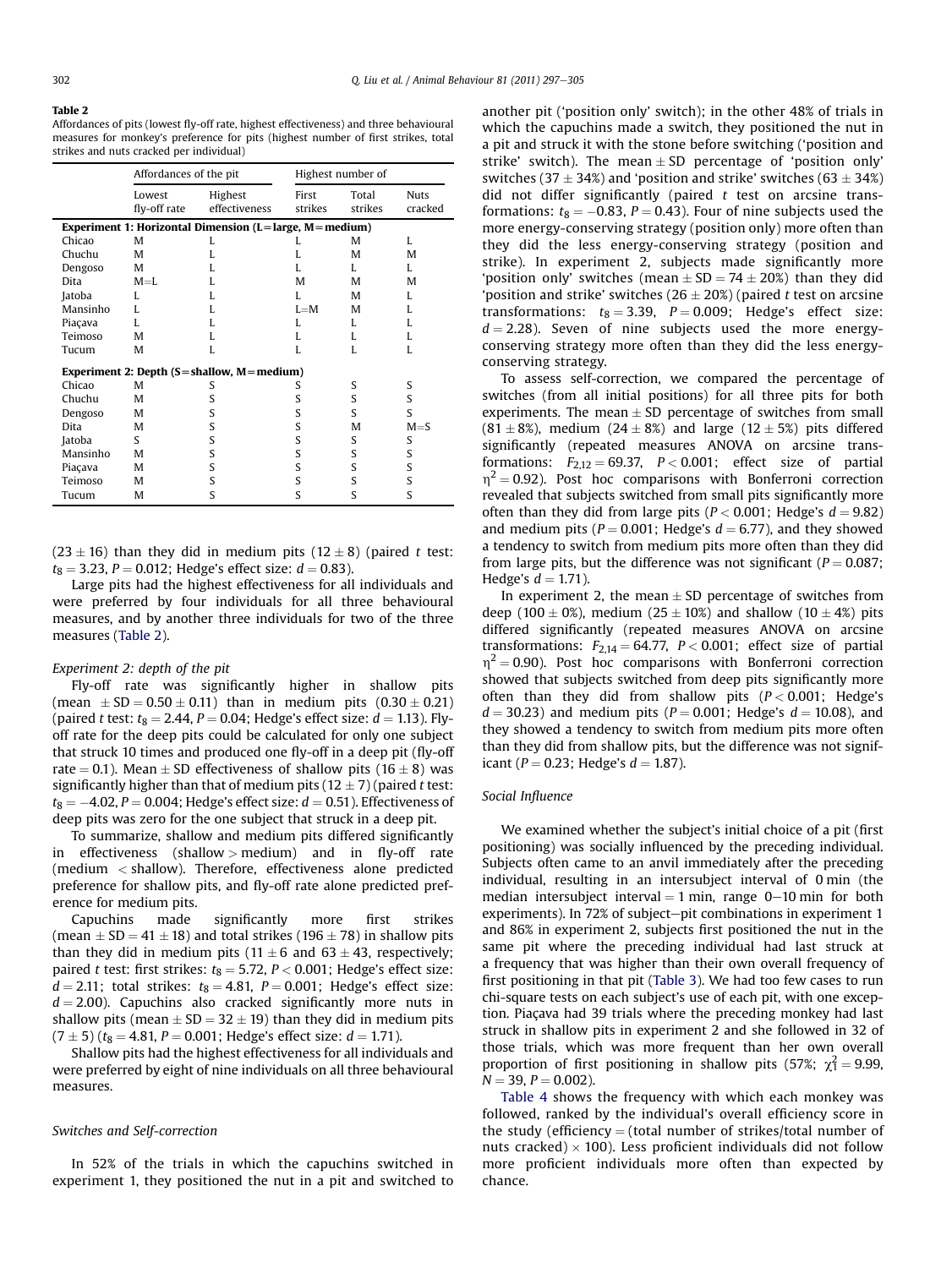#### <span id="page-6-0"></span>Table 3

Number of subjects whose proportion of following the preceding monkey in using a given pit was higher than its own overall proportional use of that particular pit

| Pit                 | Proportional use of pit |  |  |
|---------------------|-------------------------|--|--|
| <b>Experiment 1</b> |                         |  |  |
| Small               | $5/7*$                  |  |  |
| Medium              | 6/9                     |  |  |
| Large               | 7/9                     |  |  |
| <b>Experiment 2</b> |                         |  |  |
| Deep                | $2/4*$                  |  |  |
| Medium              | 9/9                     |  |  |
| Shallow             | 8/9                     |  |  |

\* Sample sizes are smaller than 9 because some monkeys never followed another monkey that had struck in the small or the deep pit.

## **DISCUSSION**

We adopted a Gibsonian perception-action perspective to examine the wild capuchin monkeys' detection of affordances of novel anvils. We predicted that the capuchins would prefer pits providing certain affordances, namely, effective cracking and secure positioning for the nut. We also predicted that they would be less selective about pits than they are about stones and nuts ([Visalberghi et al. 2009; Fragaszy et al. 2010b\)](#page-8-0), because it is easier to detect affordances of an object or surface directly with one's body than indirectly, as when cracking a nut through contact via intermediary object(s). We also predicted that the capuchins would prefer the most functional pits and that they would need to detect affordances of the pits through action (by positioning and striking the nuts in the pits).

Selectivity was confirmed by the capuchins' preference for the large and shallow pits. Our finding that capuchins preferred the two most effective pits (large and shallow, as measured by the effectiveness score) suggests that they were more sensitive to the effectiveness of the pit (namely, how easily they could crack a nut in the pit) than they were to the rate of nut fly-off, which favoured the medium pit in both experiments (although not significantly so in experiment 1). In experiment 2, when the difference in fly-off rate between the shallow pit and the medium pit was larger in magnitude (as reflected by effect size) than the difference between large and medium pits in experiment 1, the capuchins still showed a stronger preference for the shallow pit.

We also confirmed that the capuchins' preference for pits is not as clear-cut as their preference for stones and nuts. The magnitude of their preference for a particular pit (50% of total strikes in the large pit in experiment 1 and 75% in the shallow pit in experiment 2) was not as large as their preference for heavier stones (94% of all conditions combined: [Visalberghi et al. 2009](#page-8-0); 78% of all conditions combined: [Fragaszy et al. 2010b\)](#page-8-0) or their preference for nuts that were easier to crack (96% of all conditions combined: [Fragaszy et al.](#page-8-0) [2010b](#page-8-0)). This is in accordance with the notion that detecting affordances embodied by the relation between surface and object(s) is more difficult than detecting affordances of a single object. The most relevant aspect of affordances of a pit, its effectiveness, is not detectable solely by visual perception. Rather, it is discovered by positioning and/or striking a nut with a stone. This held true even in the case of the nonfunctional pits (small or deep). All subjects positioned the nut at least once in a small pit, and all but one subject positioned the nut at least once in a deep pit. Three subjects struck a nut in a small pit, and one subject struck a nut in a deep pit. Thus, even though the relevant dimensions of the small and deep pits may have readily been perceived by vision, subjects still occasionally used actions such as positioning and striking to detect their affordances.

The capuchins continued to explore all pits throughout the testing period. It is of note that they did not directly touch the pits on the anvils with their palms or fingers; instead, their actions with the pits were always indirect: they positioned nuts in the pits and struck the nuts in the pits with a stone. During nut cracking on a familiar anvil, capuchins often repeatedly reposition the nut in a pit, in quick succession, before releasing it and striking it with the stone. The final position of the nut is very specific, with the more spherical sides of the nut against the sides of the pit (D. Fragaszy, B. Wright, A. Allen & Q. Liu, unpublished data). The systematic final positioning of the nut suggests the capuchins attend to haptic information afforded by positioning the nut in the pit. Positioning the nut in the pit (without striking it) is a more energy-conserving way to explore different pits than positioning plus striking the nut. 'Position only' switches occurred significantly more often than 'position plus strike' switches in experiment 2 (where depth of the pits varied), but not in experiment 1 (where the horizontal

#### Table 4

| Number of trials each subiect ended in each pit and number of trials each subiect was followed by others in that pit |  |  |  |  |
|----------------------------------------------------------------------------------------------------------------------|--|--|--|--|
|----------------------------------------------------------------------------------------------------------------------|--|--|--|--|

|                                           | Efficiency<br>Number of trials |                |        |                | Sum            |          | Overall %       |          |    |    |
|-------------------------------------------|--------------------------------|----------------|--------|----------------|----------------|----------|-----------------|----------|----|----|
|                                           | rank                           | Ending in      |        | Followed in    |                | Trials   | Trials followed | followed |    |    |
| <b>Experiment 1: Horizontal Dimension</b> |                                | Large          | Medium | <b>Small</b>   | Large          | Medium   | <b>Small</b>    |          |    |    |
| Mansinho                                  |                                | 20             | 16     |                | 16             | 13       |                 | 37       | 30 | 81 |
| Dengoso                                   | 2                              | 17             | 13     | 3              | 12             | 9        |                 | 33       | 22 | 67 |
| Chicao                                    | $\overline{ }$<br>3            | 6              | 9      |                | 3              | 6        | $\Omega$        | 16       | 9  | 56 |
| Teimoso                                   | 4                              | 17             | 12     | 4              | 8              | 8        | 2               | 33       | 18 | 55 |
| Jatoba                                    | 5                              | 9              | 3      | $\mathbf{0}$   | 5              |          | $\Omega$        | 12       | 6  | 50 |
| Piaçava                                   | 6                              | 19             | 12     |                | 15             | 10       |                 | 32       | 26 | 81 |
| Dita                                      |                                | 7              | 20     |                | 3              | 14       | 0               | 28       | 17 | 61 |
| Chuchu                                    | 8                              | 15             | 12     | 0              | 11             | 10       | 0               | 27       | 21 | 78 |
| Tucum                                     | 9                              | 22             | 14     | 6              | 15             | 11       |                 | 42       | 27 | 64 |
| <b>Experiment 2: Depth</b>                |                                | <b>Shallow</b> | Medium | Deep           | <b>Shallow</b> | Medium   | Deep            |          |    |    |
| Mansinho                                  |                                | 36             | 12     | 0              | 29             | 7        | 0               | 48       | 36 | 75 |
| Dengoso                                   | $\overline{2}$                 | 37             | 9      |                | 31             | 3        | $\Omega$        | 47       | 34 | 72 |
| Chicao                                    |                                | 30             | 7      | $\Omega$       | 21             |          | $\Omega$        | 37       | 22 | 59 |
| Teimoso                                   | 4                              | 29             | 9      | $\bf{0}$       | 24             | 5        | $\Omega$        | 38       | 29 | 76 |
| Jatoba                                    | 5                              | 15             | 3      | $\mathbf{0}$   | 12             | $\bf{0}$ | 0               | 18       | 12 | 67 |
| Piaçava                                   | 6                              | 32             | 12     |                | 25             | 5        | $\Omega$        | 45       | 30 | 67 |
| Dita                                      |                                | 16             | 9      | 0              | 14             | 5        | $\Omega$        | 25       | 19 | 76 |
| Chuchu                                    | 8                              | 41             |        | 0              | 30             |          |                 | 48       | 32 | 67 |
| Tucum                                     | 9                              | 43             | 13     | $\overline{2}$ | 36             | 8        |                 | 58       | 45 | 78 |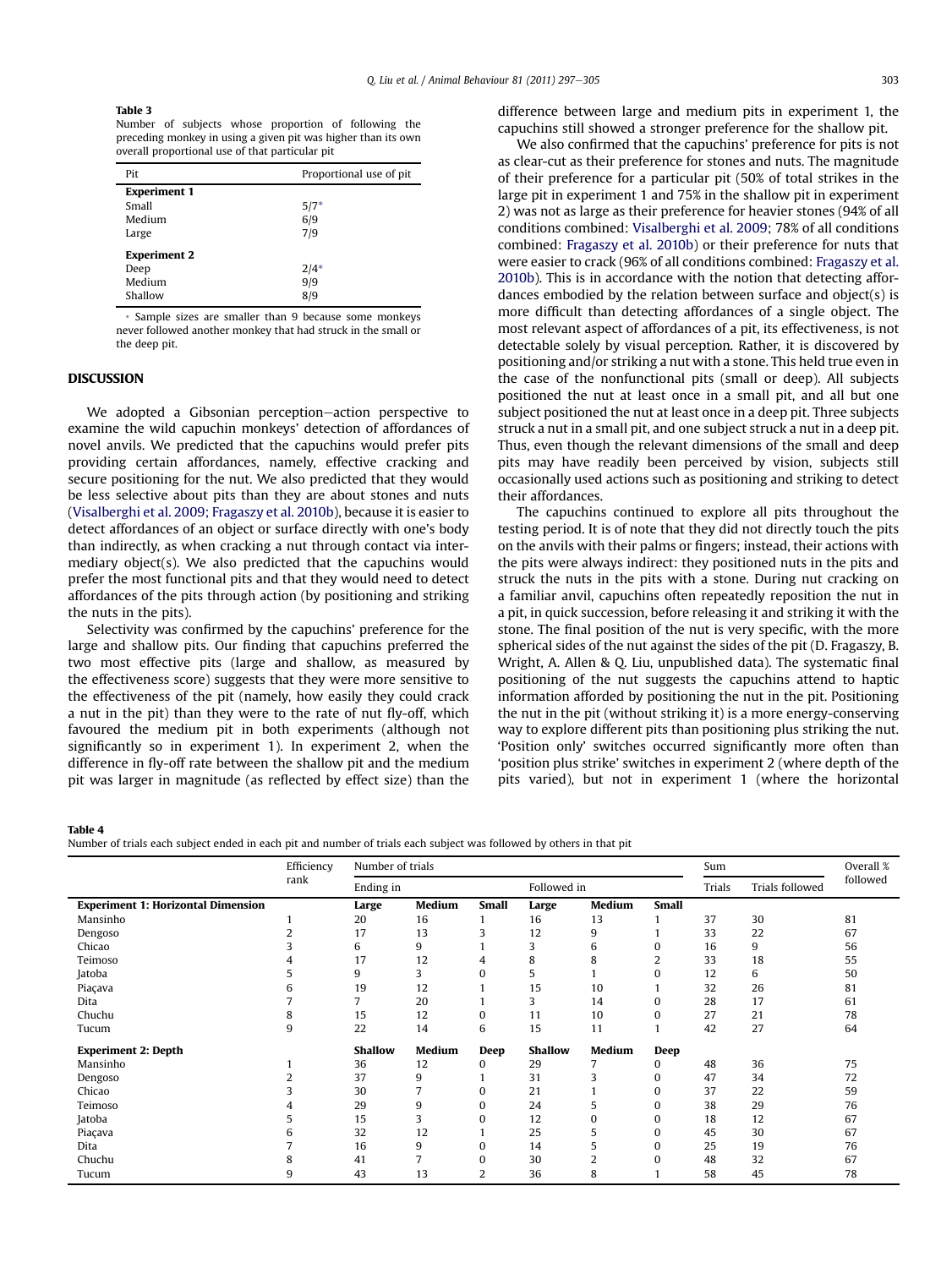dimensions varied). Perhaps depth can be detected by positioning more effectively than can horizontal dimensions, or perhaps the capuchins learned to rely on positioning more over time. Our current design did not permit us to distinguish these alternative explanations.

In summary, the capuchins selected the novel pits in accord with the effectiveness of the pits for cracking nuts, where effectiveness was defined as the number of nuts cracked with 100 strikes in that pit. The capuchins detected the 'effectiveness' of the pits by positioning and striking nuts in them. This is similar to findings of [Visalberghi et al. \(2009\)](#page-8-0) and [Fragaszy et al. \(2010b\),](#page-8-0) who reported that capuchins gain information about stones through tapping and handling them. However, our findings differ from those of these previous studies in that the capuchins did not select the most effective pit from the first trial, as they did with nuts and stones. Nor did they consistently continue using the same pit after their first strikes, whereas the capuchins always [\(Visalberghi et al. 2009\)](#page-8-0) or almost always ([Fragaszy et al. 2010b](#page-8-0)) continued to use the same stone. In our study, the capuchins explored all the pits throughout the testing period, although their overall activity with pits correlated positively with the effectiveness of the different pits. Collectively, these findings support our prediction that detecting affordance of pits in the anvils is less precise than that for nuts and stones, even though the capuchins were equally experienced at cracking nuts in pits and at selecting nuts and stones. Thus, our present findings support the hypothesis that detection of affordances incorporating objects and surfaces is more difficult than detection of mass or composition of stones and resistance to cracking of the nuts, which are properties of single entities.

We also examined the role of social influence in the monkeys' selection of pits. Capuchin groups are relatively cohesive, with members usually staying within 10 m of another group member ([Fragaszy et al. 2004](#page-8-0)). In our study group, members often waited in nearby trees for their turn to crack nuts. The visibility was good, with little or no obstruction from foliage between tree limbs and the anvil. This situation could set the stage for one individual's choice of pit to influence those that followed. Indeed, the pattern of results suggests that the capuchins were more likely to use the same pit where the preceding individual had last struck, compared to the overall frequency with which they initially used the pit, even when the pit was ineffective.

Therefore, social influence could be an alternative explanation for the lower magnitude of preference for pits in this study, compared to the magnitude of preference for stones and nuts in [Visalberghi et al.](#page-8-0)'s (2009) and [Fragaszy et al.](#page-8-0)'s (2010b) studies. However, we cannot draw the conclusion that social influence is more important for choice of pits than it is for choice of stones, because the design of the studies about choice of stones prevented social influence on choice. We counterbalanced the positions of three anvils across testing days, but the anvils had fixed positions across all trials on any given testing day. In the two studies mentioned above, the positions of stones and/or nuts were randomized in every trial. Therefore, their set-up prevented social influence from affecting choice of nuts and stones, whereas our setup allowed social influence to affect choice of anvil pits. Future studies should investigate the extent to which social influence can change the magnitude of capuchins' preference for heavier stones or less resistant nuts.

Social influence in foraging has been observed in many animal species, but [Clayton \(1978\)](#page-8-0) and [Rapaport & Brown \(2008\)](#page-8-0) reported that more studies have focused on the choice of foraging item (the thing eaten) than on the choice of foraging location (where the food is found or processed). Social influence in the choice of foraging location, as documented in the current study, reflects the phenomenon of 'local enhancement', in which individuals are attracted to a place associated with the behaviour of conspecifics in that place. [Gunst](#page-8-0) [et al. \(2008\)](#page-8-0) likewise documented local enhancement in foraging activity in another species of capuchin monkey, the brown capuchin (Cebus apella). We consider it likely that local enhancement is a common social influence on foraging in capuchins.

[Ottoni et al. \(2005\)](#page-8-0) noted that capuchins watched and followed the most proficient nut-crackers more often than they did less proficient individuals. This outcome could occur either because the capuchins recognize proficiency in others, or because more proficient individuals are more likely to produce opportunities for the others to scrounge left-over pieces [\(Ottoni et al. 2005](#page-8-0)). However, individuals did not preferentially follow more proficient individuals in our study. Perhaps other characteristics of an individual, such as social rank and affiliation, play a larger role than proficiency in an individual's salience to others ([Coussi-Korbel & Fragaszy 1995\)](#page-8-0). Studies with birds (as reviewed by [Tóth et al. 2009\)](#page-8-0) show that observers' scrounging tactics are influenced by a variety of factors such as kinship with the provider birds, early social experience and social rank. The situation is likely to be equally nuanced in capuchin monkeys and in other animals. Thus, future studies will be necessary to unravel how social factors and foraging proficiency of all the individuals involved influence foraging behaviours in capuchins.

We now turn to the broader implications of our main finding, that capuchins are sensitive to certain properties of the pits they use in nut cracking, preferring to use pits that require the fewest strikes to crack nuts. Capuchins assessed the effectiveness of the pits either by positioning the nut, using the nut as an extension of their hand, or by striking the nut with the stone, thereby indirectly gaining information about the pit. In the latter situation, the stone serves as an extension of the hand, until the point of contact between the nut and the stone, when rebound, vibration, sound or other movement of the stone and the nut inform the body. This is a naturally occurring example in nonhuman animals illustrating that the boundary of the animal-environment system (what constitutes animal and what constitutes environment) shifts dynamically (i.e. when the nut or the stone becomes the vehicle by which affordances of the pit are perceived). By examining how the environment is incorporated into an animal's exploratory process as a result of the animal's own actions, thereby producing a boundary shift, we gain an ecologically relevant account of learning, perception and action.

A perception-action approach allows us to examine the perceptual processes that contribute to selectivity in behaviour in animals, including selection of objects for a specific goal, which is certainly not limited to tool use, or to primates. For example, nestbuilding behaviour has been widely studied in ornithology. As reviewed by [Hansell \(2000\)](#page-8-0), birds are highly selective about nest materials and use different techniques with different materials in nest building. Early manipulative experience with materials is crucial for successful nest building in adulthood [\(Collias & Collias](#page-8-0) [1973\)](#page-8-0), suggesting that manipulative actions are important in the development of selectivity. California sea otters, Enhydra lutris, which use stone anvils on their chest for pounding open mussels, crabs and urchins [\(Hall & Schaller 1964](#page-8-0)), provide another example. [Hall & Schaller \(1964\)](#page-8-0) noted that the otters use stones of particular weight for pounding, suggesting selectivity. As far as we are aware, studies on material selection in animals have primarily focused on documenting selectivity but have largely ignored the exploratory behaviours that lead to selectivity. We propose that prospective studies should investigate the exploratory behaviours that support detection of affordances and lead to selectivity. Field experiments in which subjects have the full complement of experience with natural materials and activities (e.g. nest building) would be particularly beneficial. Such studies will enrich our understanding of embodied cognition across the animal kingdom.